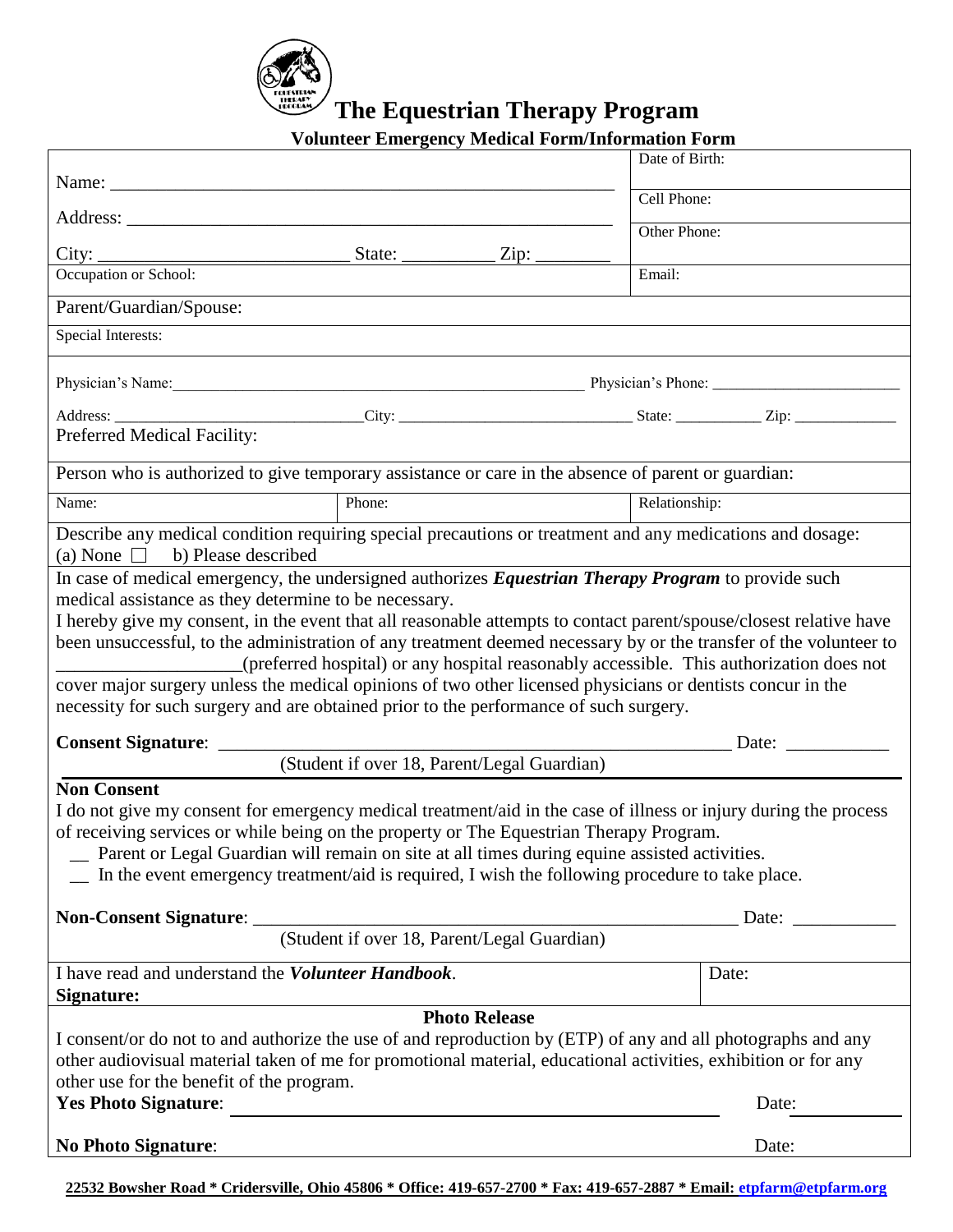

#### **THE EQUESTRIAN THERAPY PROGRAM**

#### **CODE OF CONDUCT AND PREVENTION OF CHILD ABUSE**

- 1. In order to protect Equestrian Therapy Program staff, volunteers and program participants at no time during an ETP event may ETP staff or volunteers be alone with a single child where staff or the volunteer cannot be observed by others.
- 2. Staff and volunteers shall never leave a child unsupervised.
- 3. Restroom supervision: staff and volunteers will make sure suspicious or unknown individuals do not occupy the restroom before allowing children to use the facilities. A staff member or a volunteer will stand in the doorway while a child uses the restroom, unless they are taken to the restroom by a parent or guardian.
- 4. Staff and volunteers should conduct or supervise private activities in pairs. When this is not feasible, staff or volunteers should be positioned so that they are visible to others.
- 5. Staff and volunteers should not abuse children, including:

Physical abuse – striking, spanking, shaking, slapping Verbal abuse – humiliating, degrading, threatening Mental abuse – shaming, withholding love, cruelty Neglect – withholding food, water, basic care, etc. Sexual abuse – inappropriate touching or verbal exchanges Any type of abuse will not be tolerated, and may be cause for immediate dismissal.

- 6. Staff and volunteers must use positive techniques of guidance, including redirection, positive reinforcement and encouragement rather than competition, comparison and criticism. Staff will have ageappropriate expectations, and set up guidelines and environments that minimize the need for discipline. Physical restraint is used only in pre-determined situations (necessary to protect the child or other children from harm), is only administered in a prescribed manner, and must be documented in writing.
- 7. Staff and volunteers will conduct a visual health check of each child, each day , as they enter the program, noting any fever, bumps, bruises, burns, etc. Questions or comments will be addressed to the parent or child in a non-threatening way. Any questionable marks or responses will be documented.
- 8. Staff and volunteers respond to children with respect and consideration, and treat all children equally regardless of sex, race, religion or culture.
- 9. Staff and volunteers will respect children's rights to not be touched in ways that make them feel uncomfortable, and their right to say no.
- 10. Staff and volunteers will refrain from intimate displays of affection towards others in the presence of children, parents and staff.
- 11. While the ETP does not discriminate against an individual's lifestyle, it does require that in the performance of their job as staff or volunteer you will abide by the standards of conduct set forth by the Equestrian Therapy Program. (Page 1 of 2)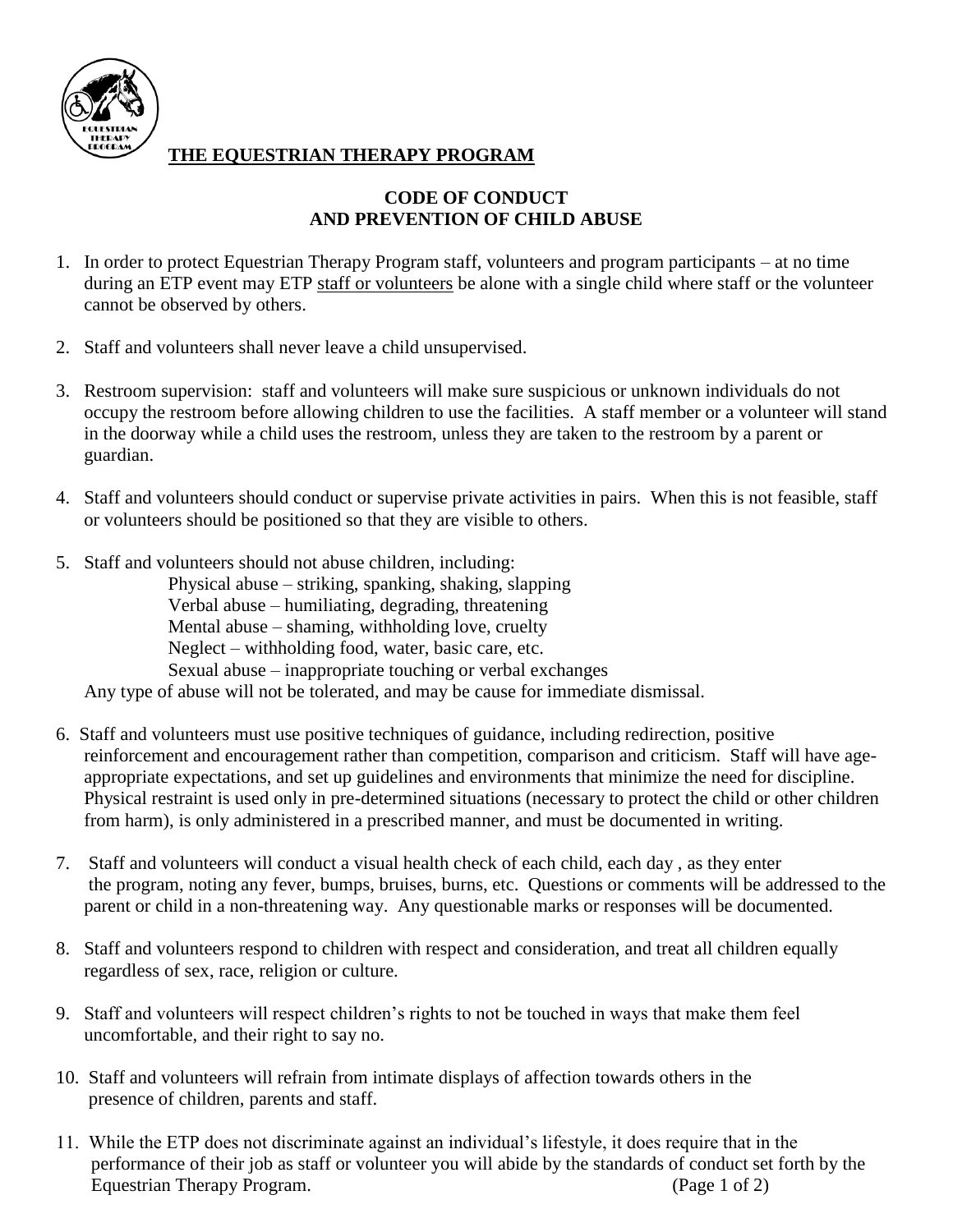- 12. Staff and volunteers must appear clean, neat and follow the dress code policy.
- 13. Staff and volunteer identification badges must be worn during program operation.
- 14. Using, possessing or being under the influence of alcohol or illegal drugs during work or volunteer hours is prohibited.
- 15. Smoking or the use of tobacco in the presence of children or parents during working hours is prohibited.
- 16. Profanity, inappropriate jokes, sharing intimate details of one's personal life and any kind of harassment in the presence of children or parents is prohibited.
- 17. Staff and volunteers must be free of physical and psychological conditions that might adversely affect children's physical or mental health. If in doubt, an expert should be consulted.
- 18. Staff and volunteers will portray a positive role model for youth by maintaining an attitude of respect, loyalty, patience, courtesy, tact and maturity.
- 19. Staff and volunteers may not be alone with children they meet in ETP events outside of the Equestrian Therapy Program. This includes babysitting, sleepovers and inviting children to your home. Any exceptions require a written explanation before the fact, and are subject to administrator approval.
- 20. Staff and volunteers are not to transport children in their own vehicles unless participating in an ETP special event.
- 21. Staff and volunteers may not date program participants under the age of 18 years old.
- 22. Under no circumstances should staff and volunteers release children to anyone other than the authorized parent, guardian or other adult authorized by the parent or guardian (written parent authorization on file with the ETP).
- 23. Staff and volunteers are required to read and sign all policies related to identifying , documenting and reporting child abuse and to attend trainings on the subject as instructed by a supervisor.
- 24. Every staff member or volunteer has an absolute duty to report any suspicion of child abuse, molestation or sexual misconduct to the proper authorities. The child protective agency will determine the accuracy of the report.
- 25. Volunteers or staff members may receive information regarding the participants. The staff and volunteers will treat any information regarding the participant as confidential.

26. Staff and volunteers will silence their cell phones during equine assisted activities and/or while handling equines. Under no circumstances will staff or volunteers answer their cell phones during equine assisted activities.

#### **I understand that any violation of this Code of Conduct may result in termination.**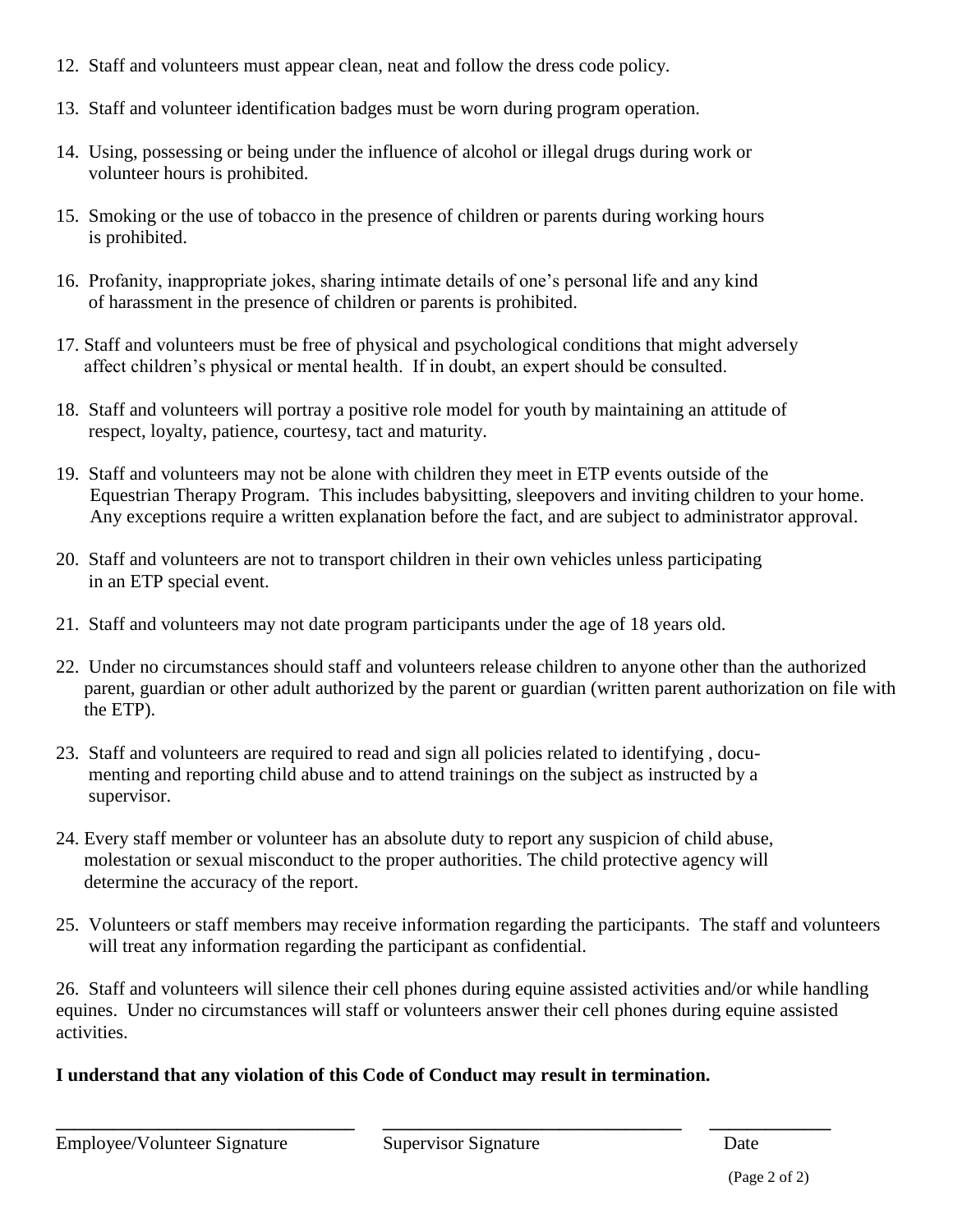

PLEASE READ THE FOLLOWING STATEMENTS CAREFULLY, AND INDICATE YOUR UNDERSTANDING, AGREEMENT, AND ASSENT BY SIGNING AS INDICATED BELOW.

 **I / We**, the undersigned, understand that equine activities are inherently dangerous and that this danger or condition is an integral part of an equine activity. The inherent risk presented by equine activities includes, but is not limited to, any of the following: (a) The propensity of an equine to behave in ways that may result in injury, death, or loss to persons on or around the equine; (b) The unpredictability of an equine's reaction to sounds, sudden movement, unfamiliar objects, persons, or other animals; (c) Hazards, including, but not limited to, surface or subsurface conditions; (d) A collision with another equine, another animal, a person, or an object; (e) The potential of an equine activity participant to act in a negligent manner that may contribute to injury, death, or loss to the person of the participant or to other persons, including, but not limited to, failing to maintain control over an equine or failing to act within the ability of the participant

I understand that riding instruction requires that the instructor give direction in the form of "commands", and while due deference should be given to such commands, I realize that all my activities are voluntary, and I should use my own judgement in choosing whether to comply with any suggested act. The instructor is entitled to my attentiveness and good faith efforts to cooperate, but does not expect or require absolute obedience, especially if such compliance might cause injury or harm to myself, my horse, or any person, animal or property.

I understand that horseback riding and training is a rigorous activity, requiring both physical fitness and mental alertness at all times. I certify that I am in good health and free from injury, illness, or other defect, which might impair my ability to engage in this activity.

I expressly and voluntarily assume all risks attendant to horseback riding and related activities, including but not limited to those discussed in the above paragraphs. I do hereby fully and forever release, discharge, and hold harmless Fassett Farm and the Equestrian Therapy Program, as well as other students and the assigns of the same, from any and all claims which I or my assigns may assert as a result of physical injury to me, or loss of damage to property, incurred while a participant is using, handling, or riding a horse while at Fassett Farm as a visitor, whether a program horse or my own horse.

My signature on this form constitutes my understanding and agreement to all the statements above and gives Fassett Farm and the Equestrian Therapy Program and their assigns my total and unconditional release from any and all claims of liability or damage. This Waiver and Release shall remain valid until revoked in writing.

| <b>DATE</b>                    |                                                                                                                                                                                        |      |                |
|--------------------------------|----------------------------------------------------------------------------------------------------------------------------------------------------------------------------------------|------|----------------|
| PRINT PARTICIPANT NAME         | PARTICIPANT SIGNATURE                                                                                                                                                                  |      |                |
| CONTACT INFORMATION - ADDRESS: |                                                                                                                                                                                        |      |                |
| <b>Street Address</b>          |                                                                                                                                                                                        | City | State Zip Code |
| <b>SIGNATURE OF WITNESS</b>    | PARENT/GUARDIAN SIGNATURE                                                                                                                                                              |      |                |
| SIGNATURE OF WITNESS           | SECOND PARENT SIGNATURE                                                                                                                                                                |      |                |
|                                | PARTICIPANTS UNDER AGE EIGHTEEN (18) MUST HAVE THIS FORM SIGNED EITHER BY BOTH NATURAL PARENTS,<br>OR BY THE SOLE PARENT HAVING LEGAL CUSTODY, OR BY THE PARTICIPANT'S LEGAL GUARDIAN. |      |                |

22532 Bowsher Road, Cridersville, Ohio 45806 – PH: 419-657-2700 – FAX: 419-657-2887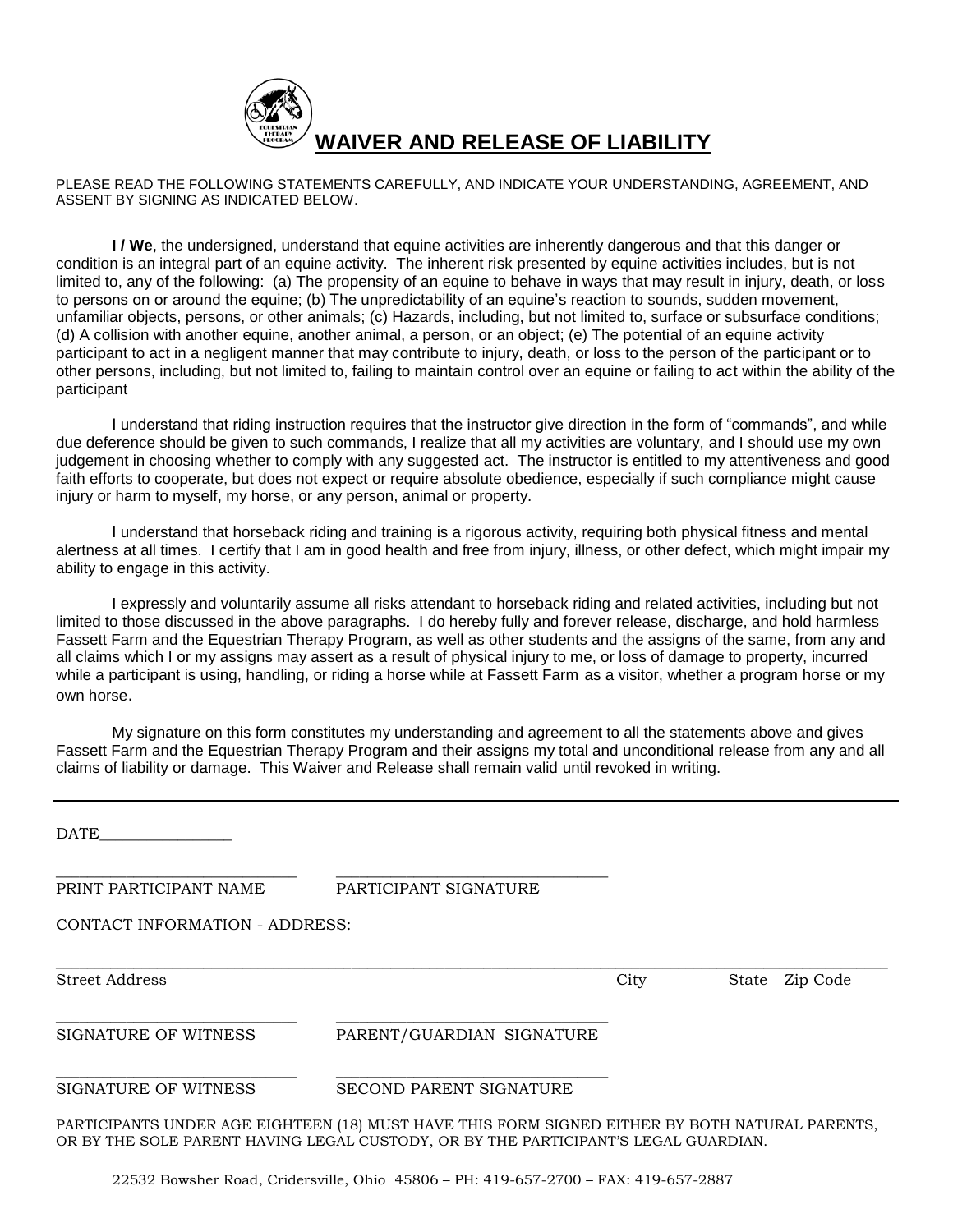

The Equestrian Therapy Program

#### **Background Information**

| Address:                                                                        |  |
|---------------------------------------------------------------------------------|--|
| Have you ever been charged with or convicted of a crime? Y N<br>Please explain: |  |
|                                                                                 |  |

I, \_\_\_\_\_\_\_\_\_\_\_\_\_\_\_\_\_\_\_\_\_\_\_\_\_\_\_\_\_\_\_\_\_\_\_(volunteer/staff), authorize the Equestrian Therapy Program to obtain information from any law enforcement agency, including police departments and sheriff's departments, of this state or any other state or federal government, to the extent permitted by state and federal law, pertaining to any convictions I may have had for violations of state or federal criminal laws, including but not limited to convictions for crimes committed upon children or animals. I understand that such access is for the purpose of considering my application as an employee/volunteer, and I specifically DO NOT authorize the Equestrian Therapy Program, its directors, officers, employees or other volunteers to disseminate this information in any way to any other individual, group, agency, organization or corporation.

| (volunteer/staff)                                | Date: __________________ |
|--------------------------------------------------|--------------------------|
| <b>Office Use Only</b>                           |                          |
|                                                  |                          |
|                                                  |                          |
| Date of Background Check: ______________________ |                          |

3/19/2013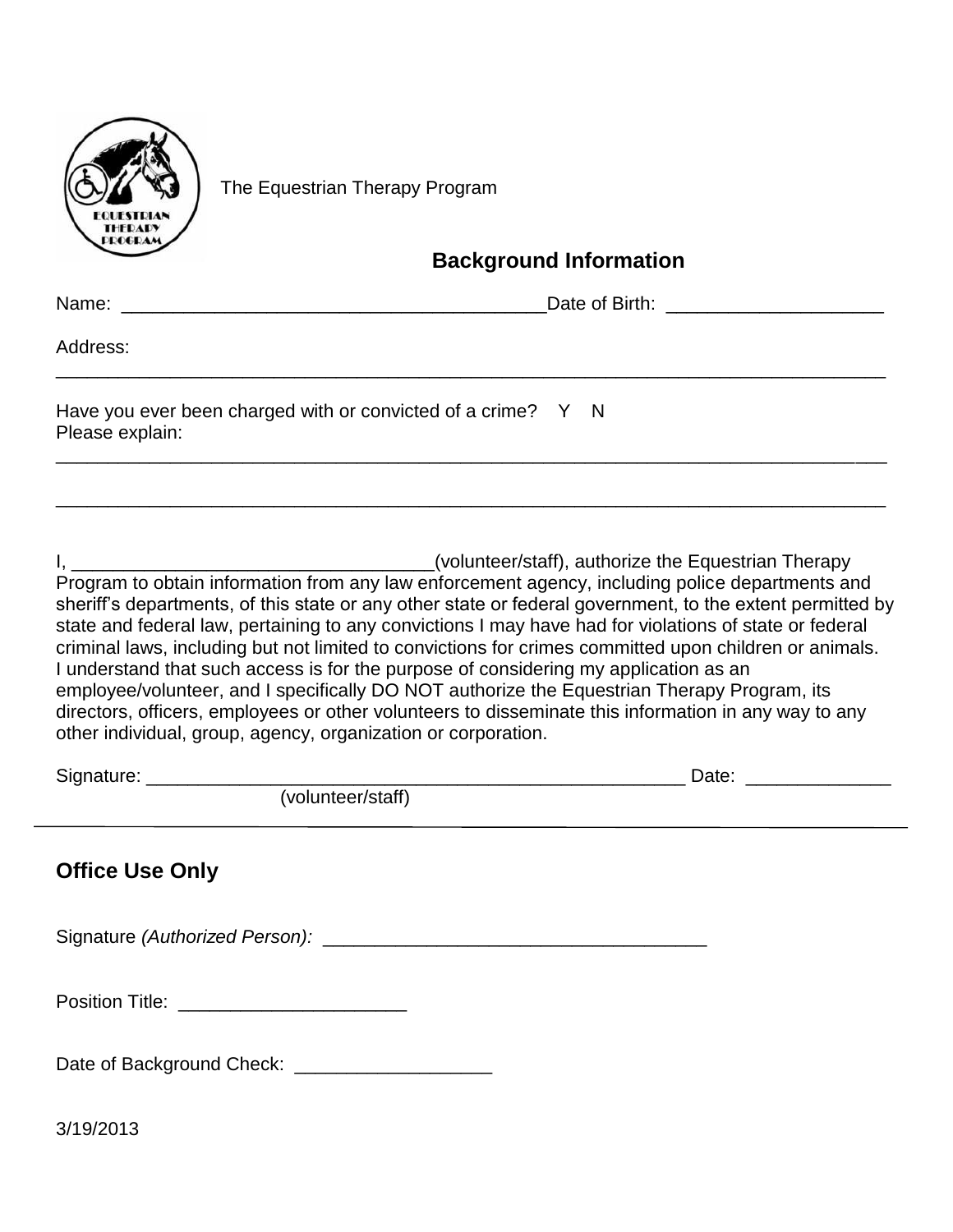# **Important Equestrian Therapy Program**  *Policies*

### **Equestrian Therapy Program Sick Policy**

To help keep everyone happy and healthy at *The Equestrian Therapy Program* we would like to update you on our Sick Policy. Many of the individuals we serve can become very sick, very easily due to weak immune systems so it is very important that everyone adhere to our Sick Policy for the wellbeing of all.

Participants (Riders, Hippo Clients, etc) and Volunteers must be free of the following symptoms and/or conditions for 24 hours before arriving at *The Equestrian Therapy Program*.

- • Temperature of 100 degrees or higher\*\*
- • Vomiting
- • Two or more cold symptoms\*\*
- Undiagnosed rash on the body
- Colored mucus discharge
- Cloudy discharge from the eye(s)
- Any communicable disease
- Any symptoms that indicate COVID-19 or the mutations.

*\*\* Symptoms and/or fever must remain absent without the use of Tylenol, Motrin, or any other antipyretic.*  If you have any of the above symptoms and/or conditions please contact your instructor directly ASAP. Credits are not issued in the case of absences due to sickness.